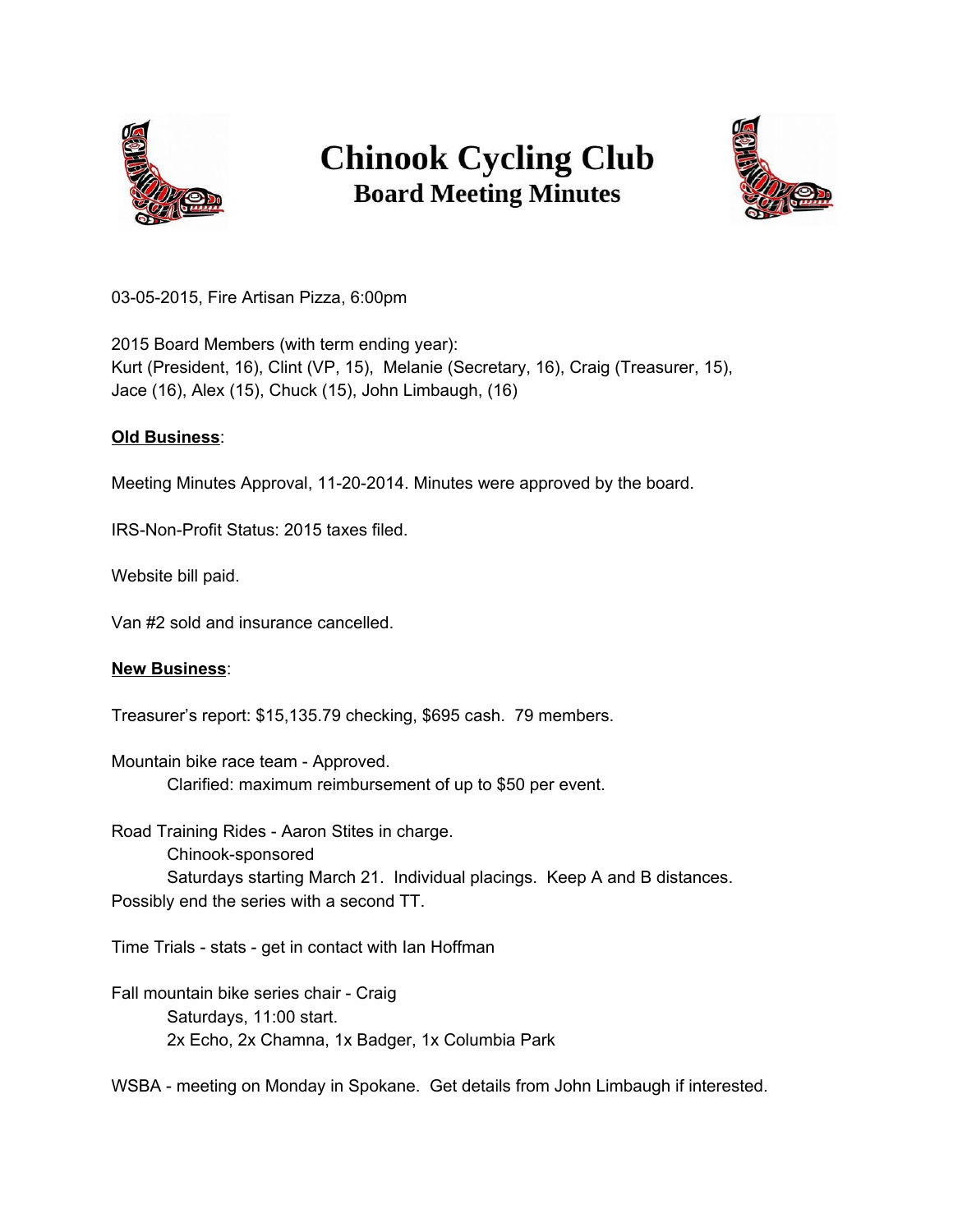jglimbau@gmail.com

Communications chair - Alex

Regular/weekly emailed newsletters with input and ideas from club members. Also, possibly use the forum on the website to discuss upcoming ride routes.

IEC - Aaron Stites to contact Kiwanis about possible route change or input

IEC BBQ - across from Kiwanis building not accepted. Coordinator: Jace Bringing food and cooler: Jace Bringing BBQs: Chuck and Kurt Need a volunteer to bring the van and trailer!

Summer Heppner Ride - need 2 support drivers per ride Two rides planned: June 13 and August 29

Summer mtb ride/camping trip date and chair - topic for May meeting. Need Greg's input.

Thank you letters and frames to 2015 sponsors - Jace will do it.

Chamna porta-potty sign - Craig

Badger trail signs - already there at each end of the newest trail.

Chinook trailer needs new tires - approved. Craig and Greg will take care of it.

T-shirts? Greg?

Future 2015 Board Meeting Dates - May 21 August 20 November 19